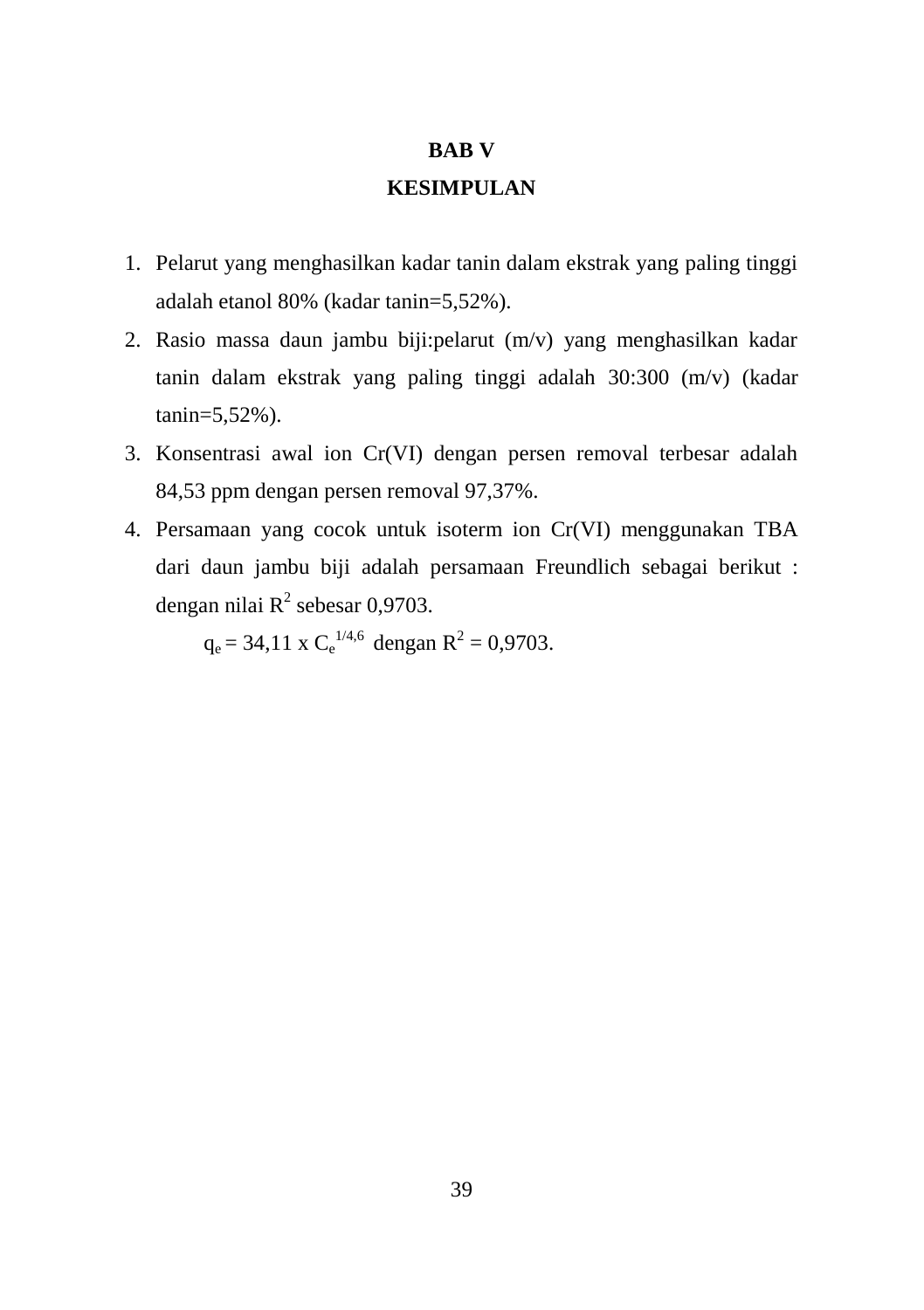## **DAFTAR PUSTAKA**

- 1. Monier, M., Ayad, Y., Wei, A.A., Sarhan., *Adsorpsion of Cu(II), Co(II) and Ni(II) ions by modified magnetic chitosan chelating resin.* J. Hazard. Mater, 2010. **177**: p. 962-970.
- 2. Khezami, L. and R.R. Capart, *Removal of chromium(VI) from aqueous solution by activated carbons: Kinetic and equilibrium studies.* J. Hazard. Mater, 2005. **123**: p. 223–231.
- 3. Udy, M.J., *Chromium*. 1956, New York: Reinhold Publishing Corporation.
- 4. Kushwaha, S., Sreedhar, B., Sudhakar, P.P., *A spectroscopic study for understanding the speciation of Cr on palm shell based adsorbents and their application for the remediation of chrome plating effluents, Bioresour.* Technol, 2012. **116**: p. 15–23.
- 5. Kang, S., Lee, J., Kima, K., *Biosorption of Cr(III) and Cr(VI) onto the cell surface of Pseudomonas aeruginosa* Biochem. Eng, 2007. **36**: p. 54.
- 6. Aksu, Z., *The biosorption of copper (II) by C. vulgaris and Zramigera.* Environ Technol, 1992. **13**: p. 579-586.
- 7. Al-Rub, F.A.A., *Biosorption of Zinc on Palm Tree Leaves: equilibrium, kinetics, and thermodinamics studies.* Sep.Sci.Technol, 2006. **41**: p. 3499.
- 8. Santhosh, P., Dhandapani, C., *Adsorption Studies on the Removal of Chromium ( VI ) from Wastewater Using Activated Carbon Derived from Water Hyacinth.* Technol, 2013. **12**: p. 8245–8252.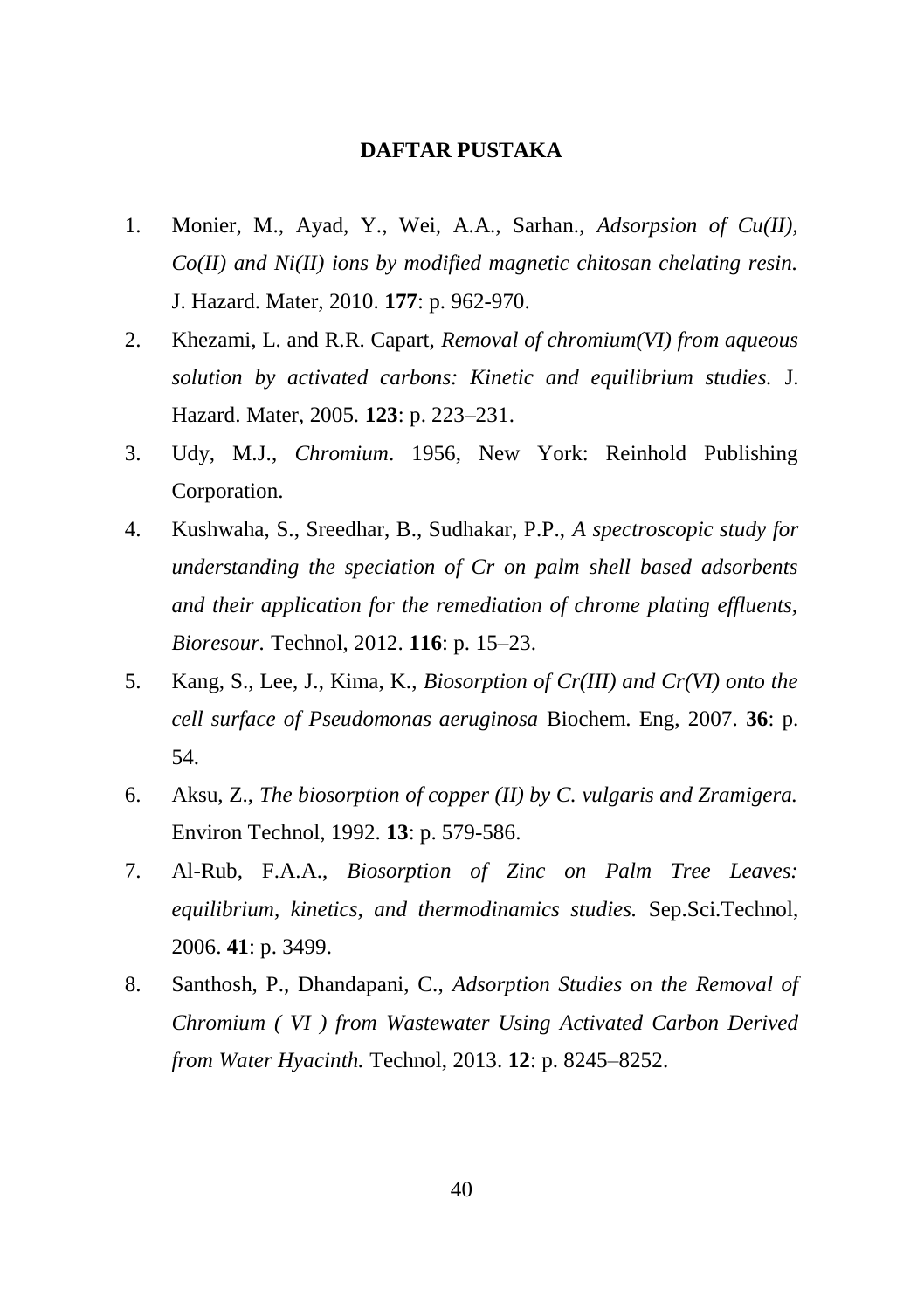- 9. Acar, F.N., Malkoc, E, *The removal of chromium(VI) from aqueous solutions by Fagus orientalis L., Bioresour.* Technol, 2004. **94**: p. 13– 15.
- 10. Fu, F. and Q. Wang, *Removal of heavy metal ions from wastewaters* a review, J. Environ. Manage, 2011. **92**: p. 407-418.
- 11. Ticzon, R., *Ticzon herbal medicine encyclopaedia*. 1997: Romeo Ticzon Publishing.
- 12. Sulistiono, D.A., *Tanin*. 2010, Mataram: Fakultas MIPA Universitas Mataram.
- 13. Viijayakumar, K., Anand, A.V. , Manikandan, R., *In Vitro Antioxidant Activity of Ethanolic Extract of Psidium guajava Leaves.* Jurnal of Research Studies in Biosciences, 2015. **3 (2)**: p. 145 -149.
- 14. Daud, M.F., Sadiyah, E. R. , Rismawati, E. , *Pengaruh perbedaan metode ekstraksi terhadap aktivitas antoksidan ekstrak etanol daun jambu biji (Psidium guajava L.) berdaging buah putih.* Sains, teknologi, dan kesehatan, 2010.
- 15. Ahadi, M.R., *Kandungan Tanin Terkondensasi dan Laju Dekomposisi pada Serasah Daun Rhizospora mucronata lamk pada Ekosistem Tambak Tumpangsari, Purwakarta, Jawa Barat.* Skripsi, 2003.
- 16. Ismarani, *Potensi senyawa tannin dalam menunjang produksi ramah lingkungan.* Jurnal Agribisnis dan Pengembangan Wilayah, 2012. **3 (2)**: p. 46-55.
- 17. Deaville, E.R., Givens, D.I. , Mueler-Harvey, I., *Chesnut and Mimosa tannin silages: Effect in sheep differ for apparent digestibilty, nitrogen utilitation and losses.* Anim. Feed Sci. Technol, 2010. **157**: p. 129-138.
- 18. Haslam and Edwin, *Vegetable tannins-lessons of a phytochemical lifetime.* Phytochemistry, 2007. **68(22-24)**: p. 2713-2721.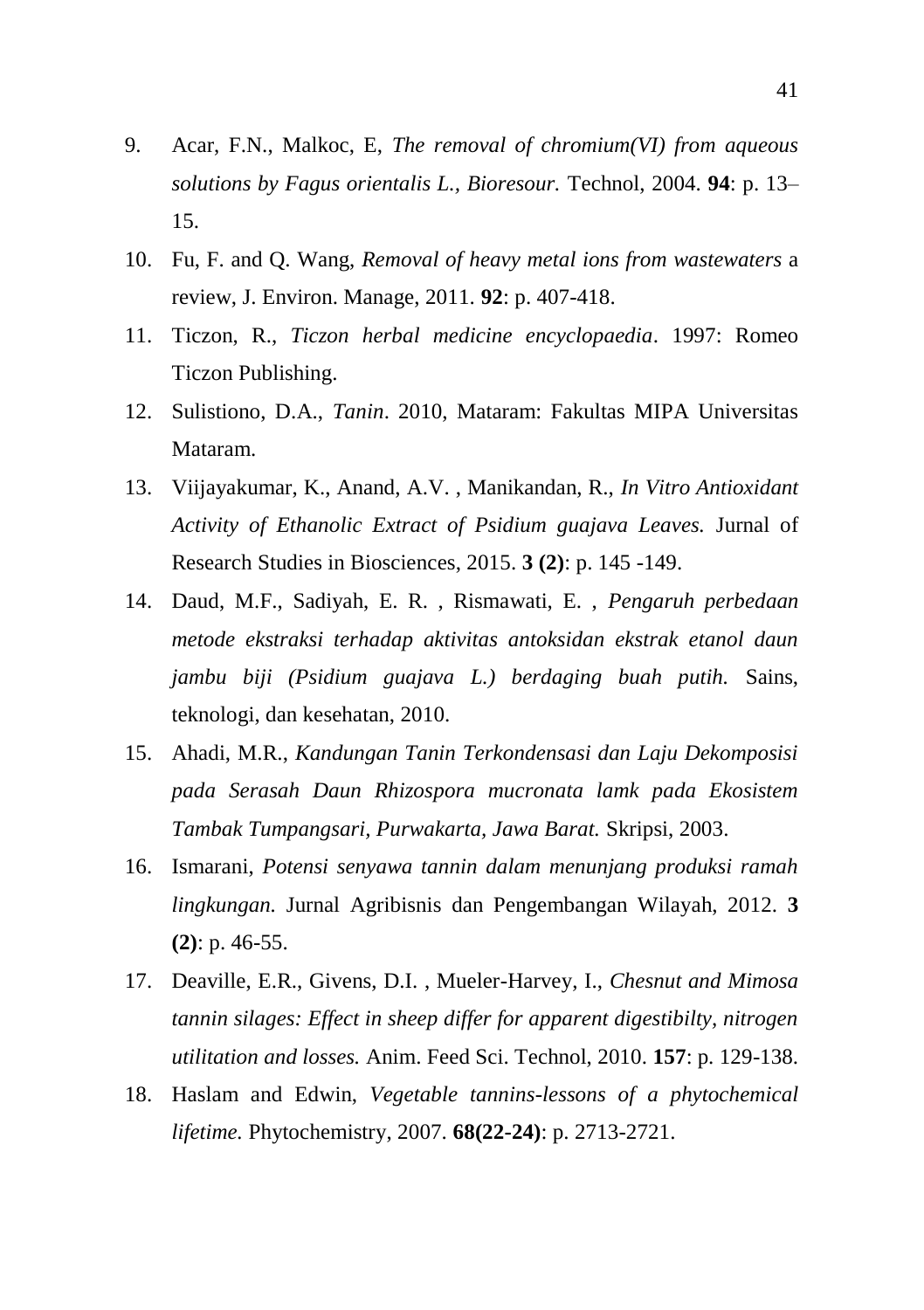- 19. Gouveia, L. and A.C. Oliveira, *Microalgae as a raw material for biofuels production.* J Ind Microbiol Biotechnol, 2009. **36**: p. 269–274.
- 20. Browning, B.L., *Methods of Wood Chemistry.* Vol. I, II. 1966, New York: Interscience Publishers.
- 21. Carter, F.L., A.M. Carlo, and J.B. Stanley, *Termiticidal Components of Wood Extracts Methyljuglone from Diospyros Virginia.* Agriculture, 1978. **26(4)**: p. 869-873.
- 22. Wisnubroto, D.S., *Pengolahan Logam berat dari limbah cair dengan Tannin*. 2002, Banten: Pusat Pengolahan dan Pengembangan LImbah Radioaktif.
- 23. Khanbabaee, K., Van Ree, T., *Tannins: Classification and Definition.* The Royal Society of Chemistry, 2001. **18**: p. 641–649.
- 24. Harborne, J., *Metode Fitokimia*. II ed. 1987, Bandung: ITB- Press.
- 25. Calinescu, I., Ciuculescu, C., Propescu, M., Bajenaru, S., Epure, G., *Microwave assisted extraction of active principles from vegetal material.* Romanian international conference on chemistry and chemical engineering, 2001. **12**: p. 1-6.
- 26. Jain, K., Rozaini, C.A., Oo, C.W. Tan K.W., Tan, L.S., Azraa, A., Tong, K.S., *Optimization of Nickel and Copper Ions Removal by Modified Mangrove Barks.* International Journal of chemical engineering and applications, 2010. **1 (1)**: p. 84-89.
- 27. Veggi, P.C., Martinez, J., Angela, M., Melreles, M., *Microwave-Assisted Extraction for Bioactive Compounds Theory and Practice*. Food Engineering. 2013, New York: Springer. 240.
- 28. Mandal, V., Mohan, Y., Hemalath, S., *Microwave Assisted Extractionan innovative and PromisingExtraction Tool for Medicinal* Plant Research, 2007. **1 (1)**: p. 7-18.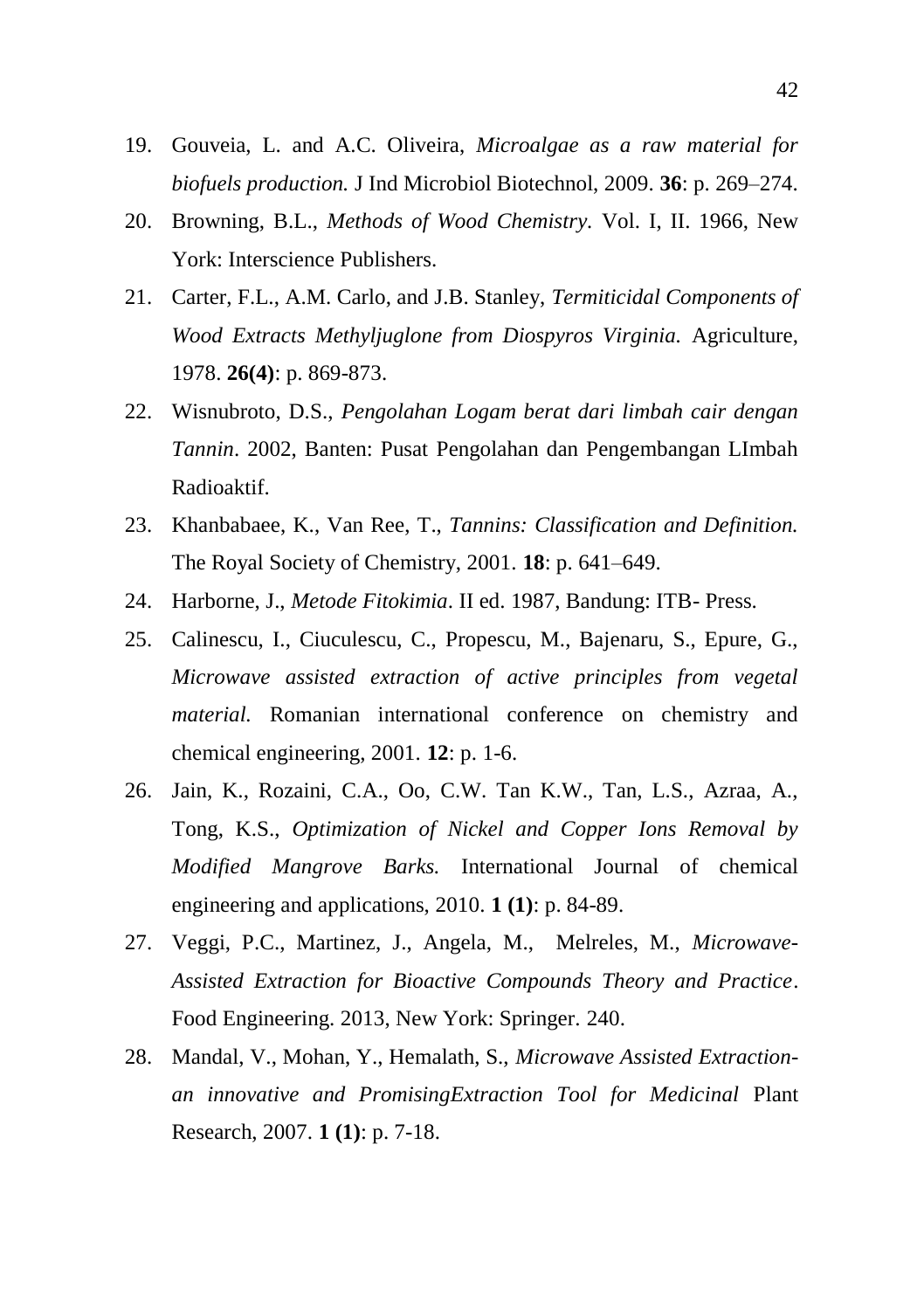- 29. Eskilsson, C.S., Bjorklund, E., *Analytical-scale microwave-assisted extraction.* J Chromatogra, 2000. **902**: p. 227-250.
- 30. Widowati, W., *Efek Toksik Logam*. 2008, Yogyakarta: Penerbit Andi.
- 31. Ouki, S.K., Neufeld, R.D., *Use of activated carbon for the recovery of chromium from industrial wastewater.* J. Chem. Tech. Biotechnol, 1997. **70**: p. 3-8.
- 32. Kesehatan, D., *Rencana Pembangunan Jangka Panjang Bidang Kesehatan 2005-2025*, D.K.R. Indonesia, Editor. 2009: Jakarta.
- 33. Bugis, H., Daud, A., Birawida, A. , *Studi Kandungan Logam Berat Kromium VI (Cr VI) Pada Air Dan Sedimen Disungai Pangkajene Kabupaten Pangkep.*, F.K.M.U. Hasanuddin, Editor. 2013: Makassar.
- 34. Haryani, K., *Pembuatan Khitosan dari Kulit Udang Untuk Mengadsorpsi Logam Krom (Cr6+) dan Tembaga (Cu).* Reaktor, 2007. **11 (2)**: p. 86-90.
- 35. Tandy, E., *Kemampuan Adsorben Limbah Lateks Karet Alam Terhadap Minyak Pelumas Dalam Air.* Jurnal Teknik Kimia USU, 2012. **1**: p. 2.
- 36. Saragih, S.A., *Pembuatan dan Karekterisasi Karbon Aktif dari Batubara Riau sebagai Adsorben* 2008, Jakarta: Universitas Indonesia.
- 37. Karthikeyan, T., Rajgopal, S., Miranda, L.R., *Chromium(VI) Adsorption from Aqueous Solution by Hevea Brasilinesis sawdust Activated Carbon.* J. Hazard. Mater, 2005. **124**: p. 192-199.
- 38. Bacelo, H.A.M., Santos, S.C.R., Botelho, C.M.S. , *Tannin-based biosorbents for environmental applications – A review.* Chemical Engineering Journal, 2016. **303**: p. 575–587.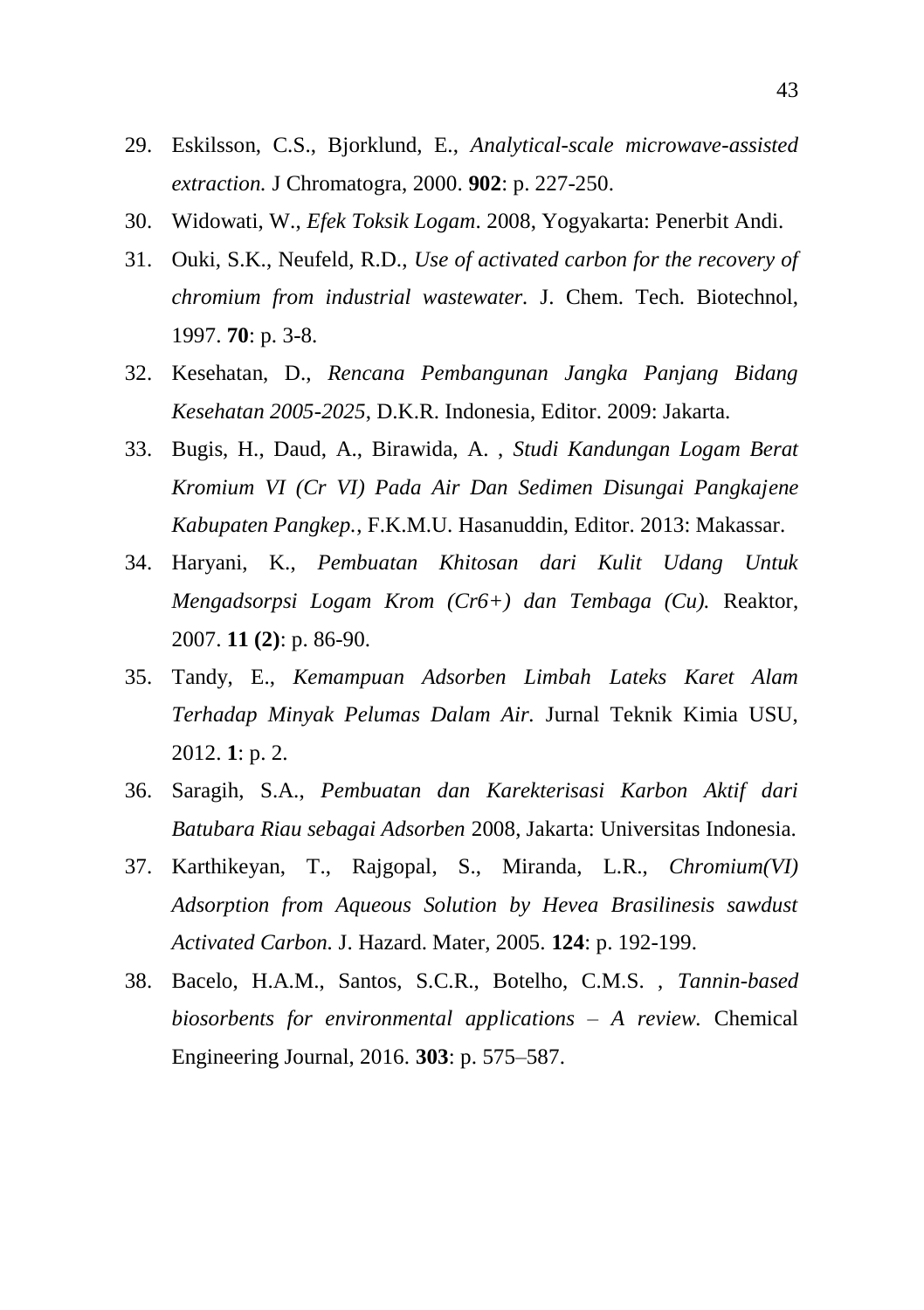- 39. Nakano, Y., Takeshita, K., Tsutsumi, T., *Adsorption mechanism of hexavalent chromium by redox within condensed-tannin gel.* Water Research, 2001. **35 (2)**: p. 496–500.
- 40. Lestari, S., *Pengaruh berat dan waktu kontak untuk adsorpsi timbal(II) oleh adsorben kulit batang jambu biji (Psidium guajava L.)*  Jurnal Kimia Mulawarman, 2010. **8 (1)**: p. 7-10.
- 41. Ismadji, S., Sunarso, J., Febrianto, J., Kosasih, A.N., Yi-Hsu, J., Indraswati, N., *Equilibrium and kinetic studies in adsorption of heavy metals using biosorbent : A summary of recent studies.* Journal of Hazardous Materials, 2009. **162**: p. 616-645.
- 42. Estiaty, L.M., *Kesetimbangan dan kinetika adsorpsi ion Cu2+ pada zeolit-H.* Riset, Geologi dan Pertambangan, 2012. **22 (2)**: p. 127-141.
- 43. Febriana, N., Lesmana, S.O., Soetaredjo, F.E., Sunarso, J., Ismadji, S., *Neem leaf utilization for copper ions removal from awueous solution.* Journal of the Taiwan Institute of Chemical Engineers, 2010. **41**: p. 111-114.
- 44. Wang, B.Q., Jin, Z., Chen, Z.J., *Microwave-assisted extraction of tannins from Chinese herb Agrimonia pilosa Ledeb.* Journal of Medicinal Plants Research, 2010. **4 (21)**: p. 2229-2234.
- 45. Tarun, B., Bhatta, I.D., Rawal, R.S., Pande, V., *Microwave-assisted extraction (MAE) conditions using polynomial design for improving antioxidant phytochemicals in Berberis asiatica Roxb. ex DC. leaves.* Industrial Crops and Products, 2017. **95**: p. 393-403.
- 46. Kurniawan, A., Sisnandy, V.O.A., Trilestari, K., Sunarso, J., Indraswati, N., Ismadji, S., *Performance of Durian Shell Waste as High Capacity Biosorbent for Cr(VI) Removal from Syntethic Wastewater.* Ecological Engineering, 2011. **37**: p. 940-947.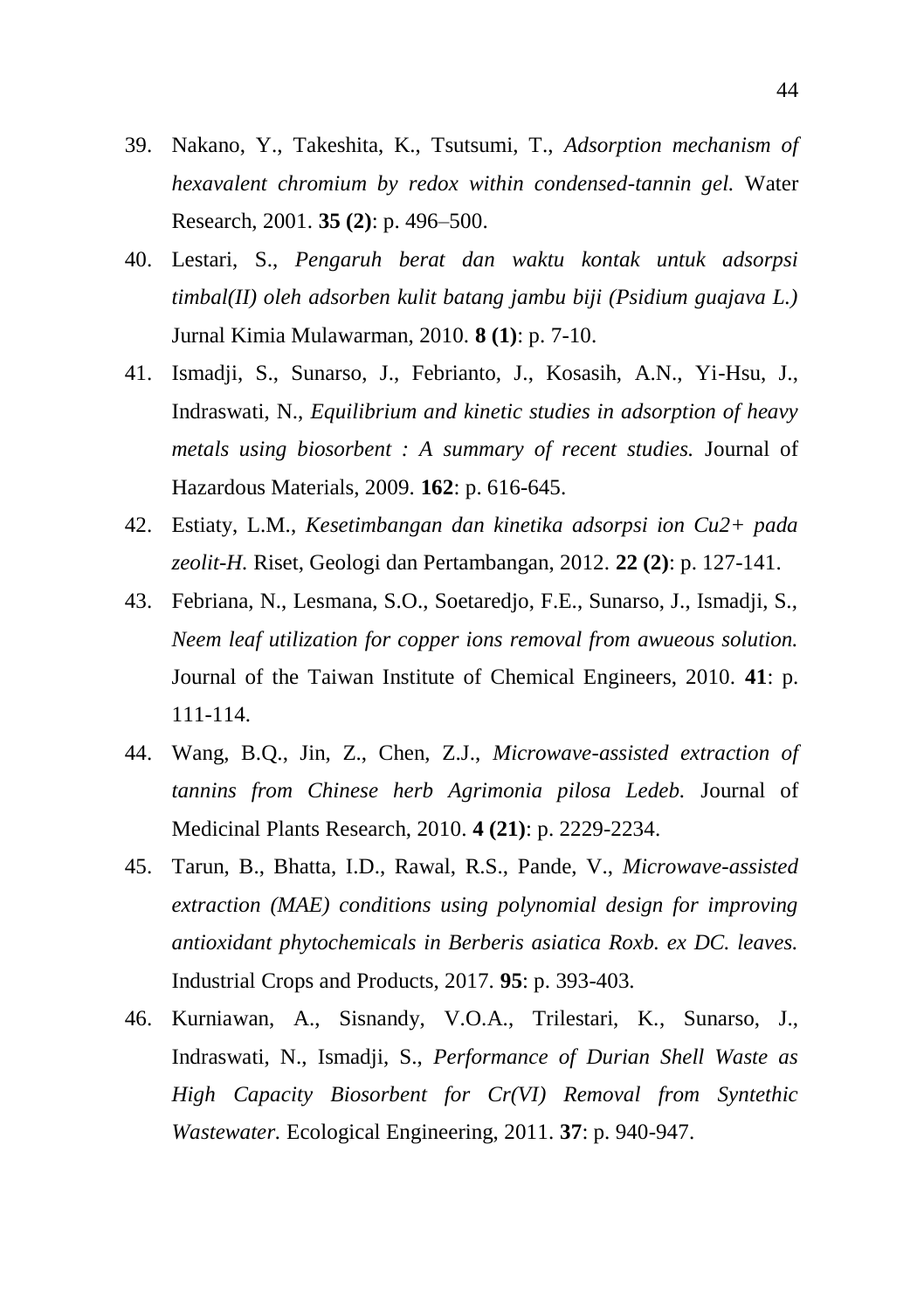- 47. Javadian, H., Ahmadi, M., Ghiasvand, M., Kahrizi, S., Katal, R., *Removal of Cr(VI) by modified brown algae Sargassum bevanom from aqueous solution and industrial wastewater.* Journal of the Taiwan Institute of Chemical Engineers, 2013. **614**: p. 1-13.
- 48. Bhattacharya, A.K., Naiya, T.K., Mandal, S.N., Dasa, S.K., *Adsorption, kinetics and equilibrium studies on removal of Cr(VI) from aqueous solutions using different low-cost adsorbents.* Chemical Engineering Journal, 2008. **137**: p. 529–541.
- 49. Kunnambath, P.M., Thirumalaisamy, S., *Characterization and litilization of tannins extract for the selective adsorption of Ni (II)*  Journal of Chemistry, 2015. **2015**: p. 1-9.
- 50. Kassima, M.J., Oo,C.W., Pizzi, A., *Characterization and performance of Rhizophora apiculata mangrove polyflavonoid tannins in the adsorption of copper (II) and lead (II).* Industrial Crops and Products, 2009. **30**: p. 152–161.
- 51. Suzuki, Y., Sawada, K., Chihara, K., *Adsorption characteristics of tannin for heavy metal ions*. 2004, Meiji University: Kawasaki, Japan.
- 52. Pari, G., *Beberapa Sifat Fisis dan Kimia Ekstrak Tanin.* Jurnal Penelitian Hasil Hutan, 1990. **6(8)**: p. 477-487
- 53. Routray, W., Orsat,V., *Microwave-assisted extraction of flavonoids: a review.* Food Bioprocess Technol, 2011. **5 (2)**: p. 1-6.
- 54. Chan, C.-H., Yusoff, R., Ngoh, G-C., Kung, FW-L, *Microwave assisted extractions of active ingredients from plants.* Journal Chromatogr A, 2011. **1218**: p. 6213-6225.
- 55. Chen, L., Song, D., Tian, D., Ding, L., Yu, A., Zhang, H., *Application of on-line microwave sample-preparation techniques.* Trends Anal Chem, 2008. **27**: p. 151-159.